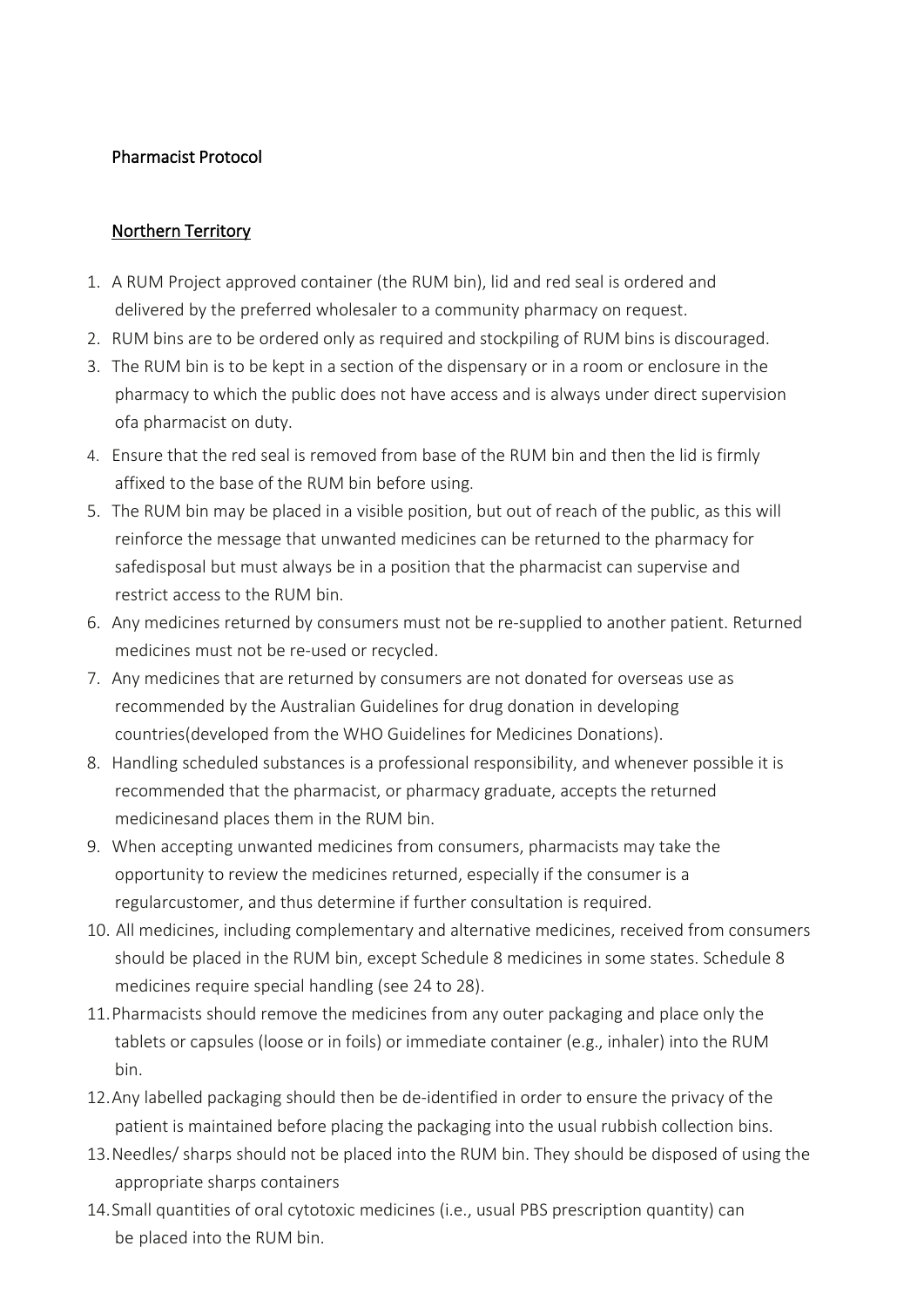- 15.Compounded chemotherapy infusion/injectable treatments should not be placed into the RUM bin. These products should be disposed of in an appropriate cytotoxic waste container.
- 16.Any Dose Administration Aids returned for disposal should be placed into the RUM bin without any extraneous packaging – i.e., remove labelling, plastic sleeves, etc
- 17.Do not place any weekly organisers that are returned by consumers, in the RUM bin. These can be appropriately disposed of in the general rubbish once any medicines are removed from the organiser (medicines only placed in the RUM bin).
- 18.Liquid medicines can be placed in the RUM bin a small amount (i.e., less than 100ml) can be poured directly into the RUM bin over the contents or larger volumes can be poured onto an absorbent material (e.g., sawdust or kitty litter) placed in the RUM bin.
- 19.When the RUM bin is almost full, or whenever it contains sufficient medicines to raise concerns about their security, the red seal must be securely and permanently affixed and the RUM bin and thewholesaler alerted that a collection is required. Appropriate documentation is required from your wholesaler before the collection can occur.
- 20.A replacement RUM bin is then ordered from the preferred wholesaler.
- 21.It should be impressed on all staff that any attempt to retrieve anything from the RUM bin is absolutely prohibited.
- 22.Any information or suspicion of theft from the RUM bin, or any loss/disappearance of the RUM bin or any of its contents, should be reported to the local police.
- 23.Failure to accept any returned medicines from a consumer may jeopardise the ability of the community pharmacy to access RUM bins in the future.

## Disposal of Schedule 8 medicines

24.It remains the responsibility of all pharmacists to ensure that they comply with their jurisdiction's requirements for the disposal of Schedule 8 medicines. The following Schedule 8 protocols are all correct as of November 2021.

25.Pharmacists must ensure that any Schedule 8 medicines returned for disposal are recorded and destroyed in accordance with *Medicines, and Poisons and Therapeutic Goods Act (NT) 2012* and *Regulations*. For further information contact Medicines and Poisons Control, NT Department of Health 08 8922 7341 or [poisonscontrol@nt.gov.au.](mailto:poisonscontrol@nt.gov.au)

[http://www.health.nt.gov.au/Environmental\\_Health/Medicines\\_and\\_Poisons\\_Control/Pharma](http://www.health.nt.gov.au/Environmental_Health/Medicines_and_Poisons_Control/Pharmacists/index.aspx) [cists/index.aspx](http://www.health.nt.gov.au/Environmental_Health/Medicines_and_Poisons_Control/Pharmacists/index.aspx)

- *26.*Destruction of schedule 8 medicines can be performed by the pharmacist under the direct supervision of another pharmacist, another registered health practitioner, a veterinarian oran authorised officer appointed under the *Medicines, Poisons and Therapeutic Goods Act (NT) 2012.*
- 27.All destructions must be recorded in the Schedule 8 register and must include the date and time of destruction, drug name and strength, quantity, reason for destruction, person's name, and signature as well as the witness's name and signature.